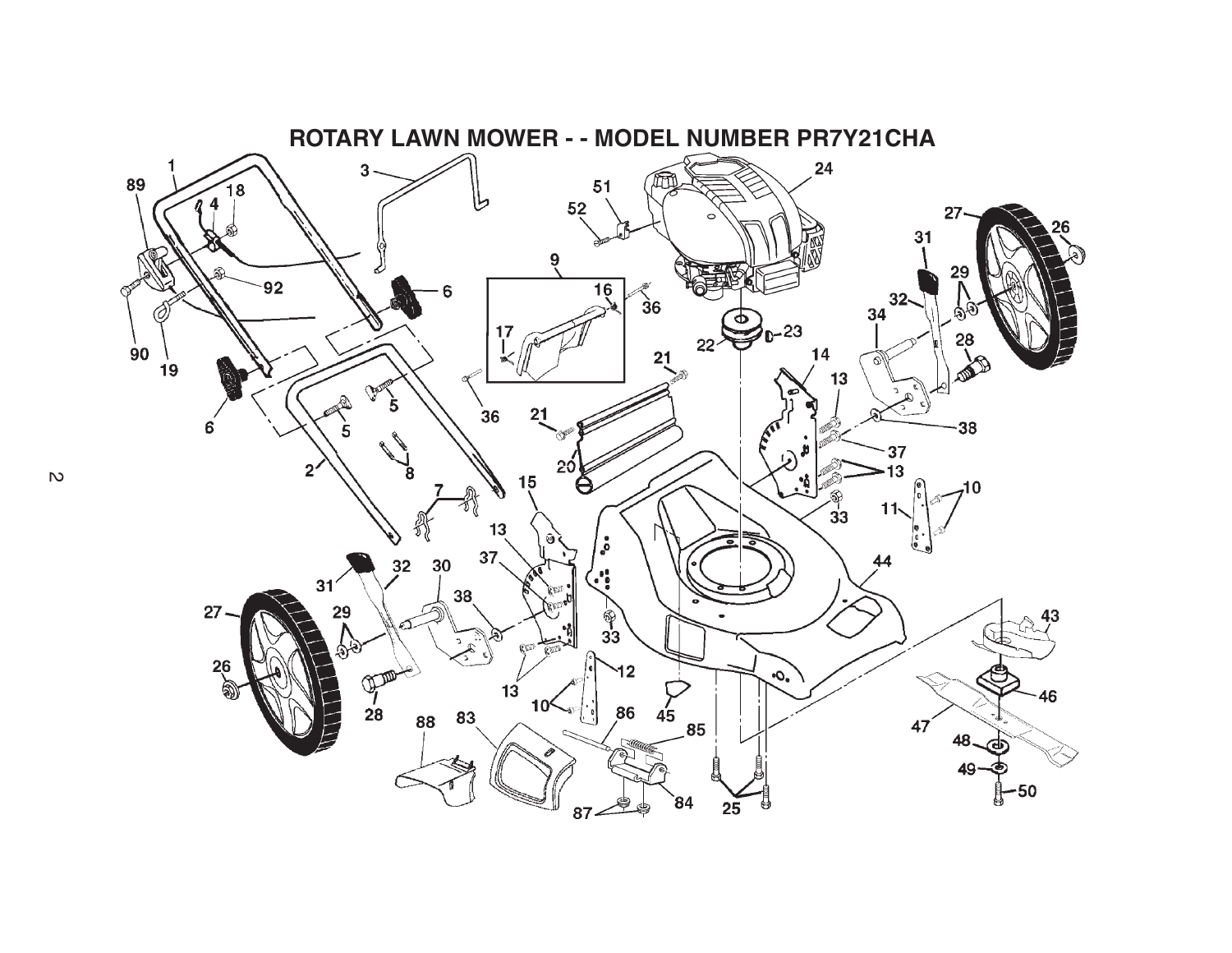## **ROTARY LAWN MOWER - - MODEL NUMBER PR7Y21CHA**

| <b>KEY</b><br>NO. | <b>PART</b><br>NO.   | <b>DESCRIPTION</b>                             | <b>KEY</b><br>NO. | <b>PART</b><br>NO. | <b>DESCRIPTION</b>                                    |
|-------------------|----------------------|------------------------------------------------|-------------------|--------------------|-------------------------------------------------------|
| 1.                | 183496X479           | <b>Upper Handle</b>                            |                   | 31 175478          | Selector Knob                                         |
| 2                 | 151721X479           | Lower Handle                                   | 32                | 175053X004         | <b>Selector Spring</b>                                |
| 3                 | 146771               | <b>Control Bar</b>                             | 33                | 73800500           | Nut, Hex 5/16-18                                      |
| 4                 | 133107               | Engine Zone Control Cable                      | 34                | 180412X004         | Axle Arm Assembly, LR                                 |
| 5                 | 131959               | Handle Bolt                                    | 36                | 184193             | <b>Bolt</b>                                           |
| 6<br>7            | 136376               | Handle Knob                                    | 37                | 150078             | Thread Cutting Screw w/Sems 5/16-18 x 3/4             |
|                   | 51793                | <b>Hairpin Cotter</b>                          | 38                | 183901             | Washer                                                |
| 8                 | 66426                | Wire Tie                                       | 43                | 175083             | <b>Bottom Belt Cover</b>                              |
| 9                 | 180479               | Rear Door Kit (Includes Key Numbers 16 and 17) | 44                | 176710             | Kit, Housing (Includes Key Numbers 10, 11, 12 and 45) |
|                   | 10 128415            | Pop Rivet                                      | 45                | 107339X            | Danger Decal                                          |
| 11                | 175069X479           | Support Bracket, LH                            | 46                | 184590             | <b>Blade Adapter</b>                                  |
|                   | 12 175070X479        | Support Bracket, RH                            | 47                | 189028             | Blade, 21"                                            |
|                   | 13 17060410          | Screw 1/4-20 x 5/8                             |                   | 48 851074          | <b>Hardened Washer</b>                                |
|                   | 14 175576X479        | Handle Bracket Assembly, LH                    |                   | 49 850263          | Helical Washer 3/8-24 x 1-3/8 Grade 8                 |
|                   | 15 175577X479        | Handle Bracket Assembly, RH                    | 50                | 851084             | Hex Head Machine Screw 3/8-24 x 1-3/8 Grade 8         |
|                   | 16 180071            | Spring, LH                                     | 51                | 111190X            | Clamp, Cable                                          |
|                   | 17 180072            | Spring, RH                                     | 52                | 83816              | Screw, Cable Clamp                                    |
| 18                | 132004               | Keps Locknut 1/4-20                            | 83                | 175066             | Mulcher Door                                          |
|                   | 19 179585            | Rope Guide                                     |                   | 84 175735          | <b>Hinge Bracket Assembly</b>                         |
|                   | 20 178398            | <b>Rear Skirt</b>                              | 85                | 175285             | Spring                                                |
| 21                | 88652                | Hinge Screw 1/4-20 x 1-1/4                     | 86                | 175650             | Rod, Hinge                                            |
| 22                | 184941               | <b>Engine Pulley</b>                           | 87                | 73800400           | Nut, Hex                                              |
| 23                | 187723               | Hi-Pro Key                                     | 88                | 175071             | <b>Clipping Deflector</b>                             |
| 24                | $\sim$ $\sim$ $\sim$ | Engine, Briggs & Stratton, Model Number 12H602 | 89                | 174221             | <b>Throttle Control</b>                               |
|                   |                      | (For engine service and replacement parts,     | 90                | 183365             | Screw                                                 |
|                   |                      | call Briggs & Stratton at 1-800-233-3723)      | 92                | 132004             | Nut, Hex                                              |
|                   | 25 150406            | Hex Head Thread Rolling Screw 3/8-16 x 1-1/8   | $\sim$ $-$        | 162300             | Warning Decal (Not Shown)                             |
|                   | 26 83923             | Hex Flange Nut                                 |                   | 172787             | Operator's Manual, English                            |
| 27                | 181383               | Wheel                                          |                   | 172788             | Operator's Manual, French                             |
| 28                | 160828               | Shoulder Bolt 5/16-18 x .33                    | $ -$              | 188993             | Repair Parts Manual, English / French                 |
| 29                | 57143                | <b>Wave Washer</b>                             |                   |                    |                                                       |
|                   | 30 180411X004        | Axle Arm Assembly, RR                          |                   |                    | NOTE: All component dimensions given in U.S. inches.  |

1 inch = 25.4 mm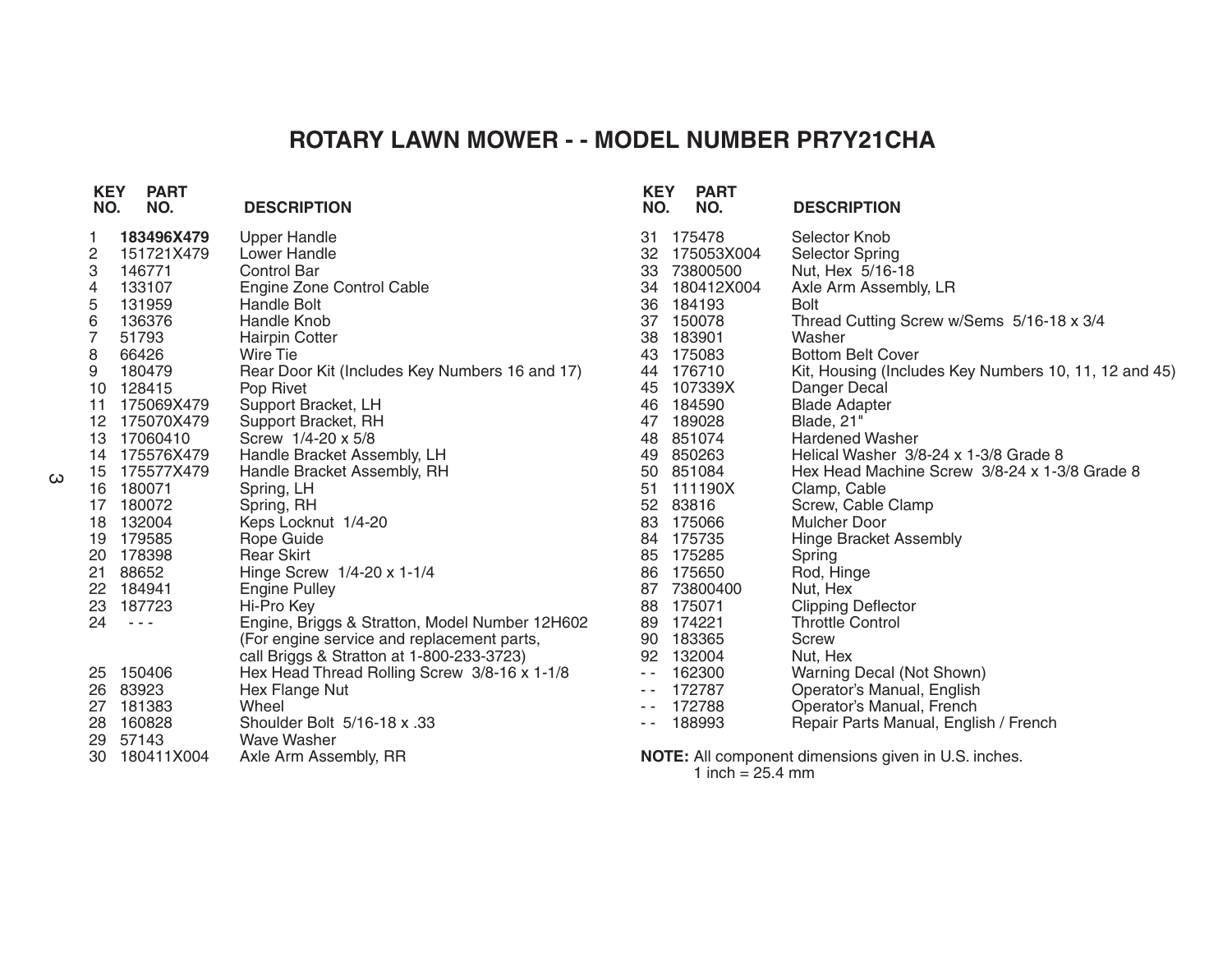

4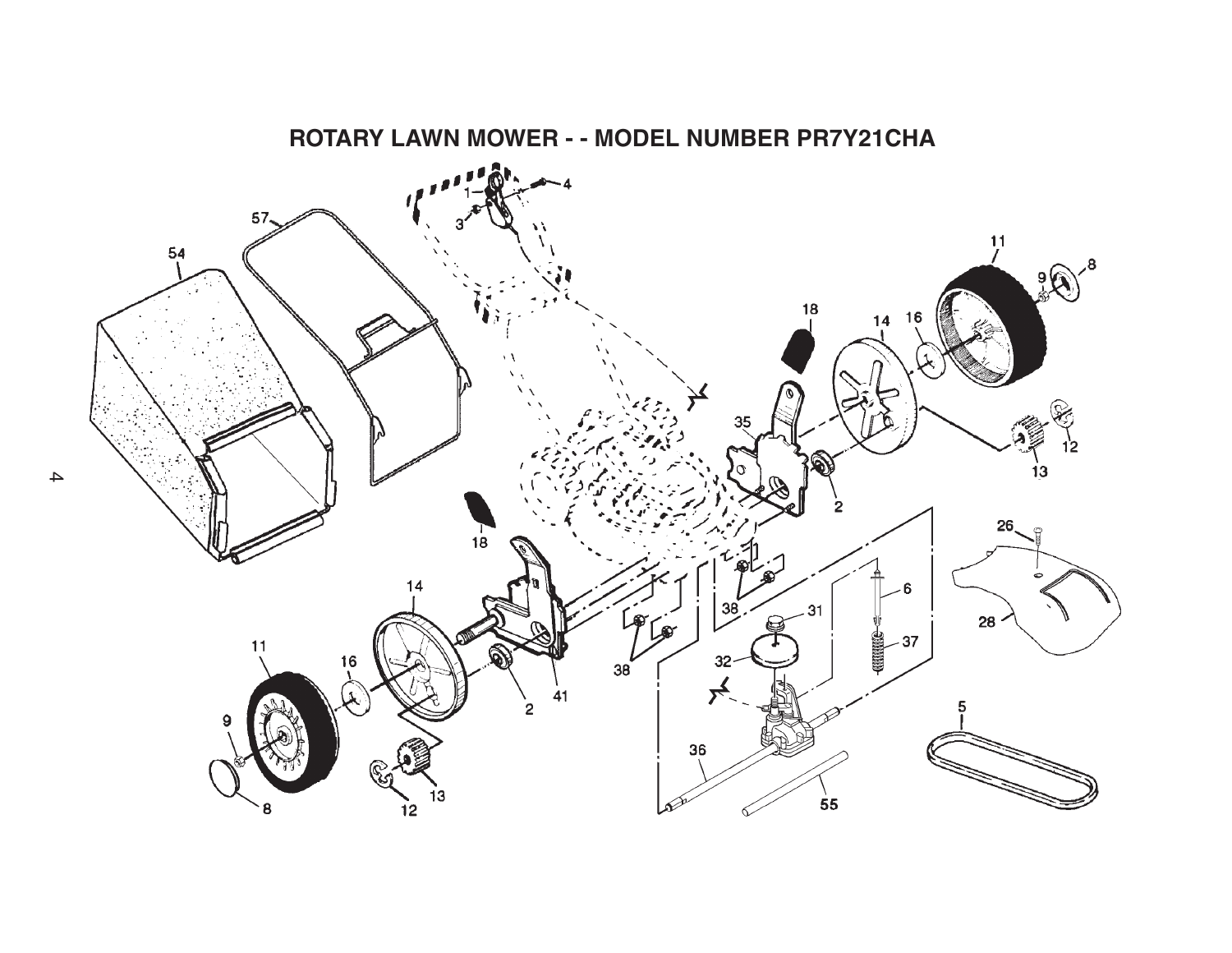## **ROTARY LAWN MOWER - - MODEL NUMBER PR7Y21CHA**

| <b>PART</b><br>NO. | <b>DESCRIPTION</b>                    | <b>KEY</b><br><b>PART</b><br>NO.<br>NO. | <b>DESCRIPTION</b>                                          |
|--------------------|---------------------------------------|-----------------------------------------|-------------------------------------------------------------|
| 184587             | <b>Control Cable Assembly</b>         | 180329<br>28                            | Drive Cover                                                 |
| 167387             | Bearing, Wheel Adjuster               | 132010<br>31                            | Hex Flange Nut                                              |
| 191730             | Nut, Hex, Flanged 1/4-20              | 189407<br>32                            | <b>Drive Pulley</b>                                         |
| 158755             | Hex Washer Head Screw 1/4-20 x 2.12   | 172291<br>35                            | Kit, Wheel Adjuster, LH                                     |
| 175436             | V-Belt                                |                                         | (Includes Knob and Bearing)                                 |
| 150495             |                                       | 180184<br>36                            | Gear Case Assembly (See Breakdown)                          |
| 77400              | Hubcap                                | 137090<br>37                            | Spring                                                      |
| 145212             | Locknut                               | 73800400<br>38                          | Locknut 1/4-20                                              |
| 180766             | Wheel & Tire Assembly                 | 172290<br>41                            | Kit, Wheel Adjuster, RH                                     |
| 12000058           | $E-Ring$                              |                                         | (Includes Knob and Bearing)                                 |
| 137054             | Pinion                                | 188985<br>54                            | Grassbag Assembly                                           |
| 180504             | Dust Cover                            | 175739<br>55                            | <b>Driveshaft Cover</b>                                     |
| 67725              | Washer 1/2 x 1-1/2 x .134             | 188815<br>57                            | Frame, Grassbag                                             |
| 170143             | Selector Knob                         |                                         |                                                             |
| 175262             | Pan Head Tapping Screw #10-24 x 2-3/4 |                                         | <b>NOTE:</b> All component dimensions given in U.S. inches. |
|                    | <b>KEY</b><br>NO.<br>12.<br>16<br>26  | <b>Spring Retainer</b>                  |                                                             |

1 inch = 25.4 mm